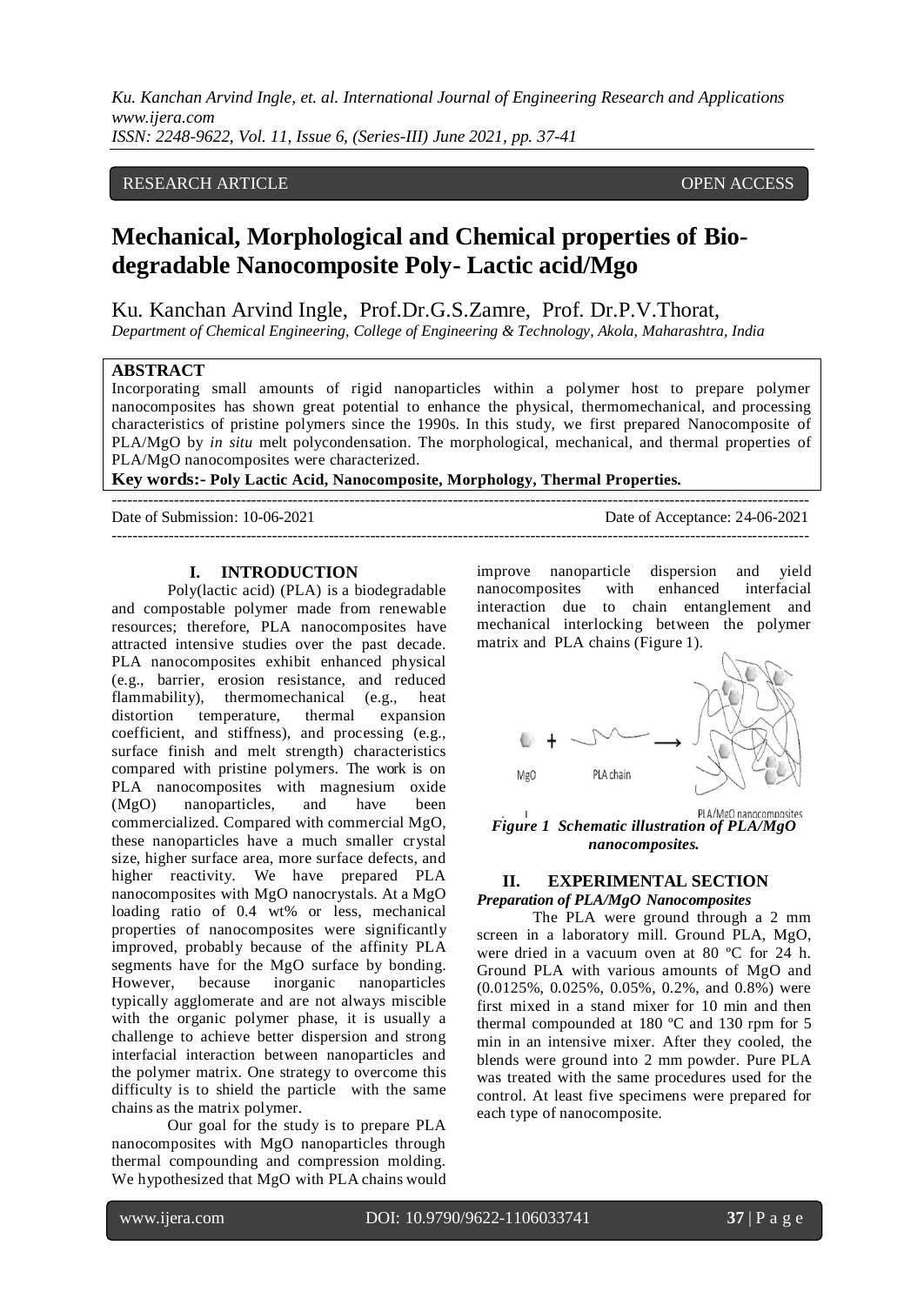

*NANOCOMPOSITE SYNTHESIS*



Fig. pouring of gel



Fig: -film before curing



Fig:-dry PLA film

## **III. RESULTS AND DISCUSSION** *Mechanical Properties*

Both PLA and its nanocomposites showed brittle fracture behavior, with 5.3 to 6.3% elongation at break. PLA exhibited tensile strength (*σ*) of 64 MPa and Young's modulus (*E*) of 1.6 GPa (Figure 2). With the addition of 0.0125% MgO, *σ* and *E* were increased by 14% and 26%, respectively, compared with the values of PLA. The reinforcement of mechanical strength was probably caused by hydrogen bonding between ester groups in PLA chains and groups from the MgO. As the loading ratio of MgO further increased, *σ*  and *E* decreased gradually but remained higher than the values of PLA. With 0.8% MgO, *σ* further decreased to 62 MPa.



**Figure 2 Tensile strength and Young's modulus of PLA/MgO nanocomposites.**

For PLA/MgO nanocomposites, the maximum  $\sigma$  was observed with 0.025% MgO, and this value was 18% higher than the  $\sigma$  of PLA. Further increasing the MgO loading ratio to 0.05%, 0.2%, and 0.8% led to an obvious reduction in  $\sigma$  and a slight reduction in *E*. The *σ* of PLA/MgO nanocomposites was always slightly higher or similar to that of PLA/MgO nanocomposites, except for PLA/0.0125% MgO. The slight improvement in  $\sigma$  of the PLA/MgO nanocomposites could be a result of the enhanced penetration and interaction between the MgO nanoparticles and PLA matrix that occurred because of MgO nanocrystals. However, when the loading ratios of MgO increased beyond the optimal value, the agglomeration of nanoparticles became dominant and suppreussed the interfacial interaction effect. Those agglomerations acted as local stress concentrations during the tensile test, and the mechanical strength consequently decreased. Moreover, because of the large number of groups from MgO nanoparticles, hydrolysis effects became obvious at higher concentrations of fillers, which also led to the deterioration of mechanical strength.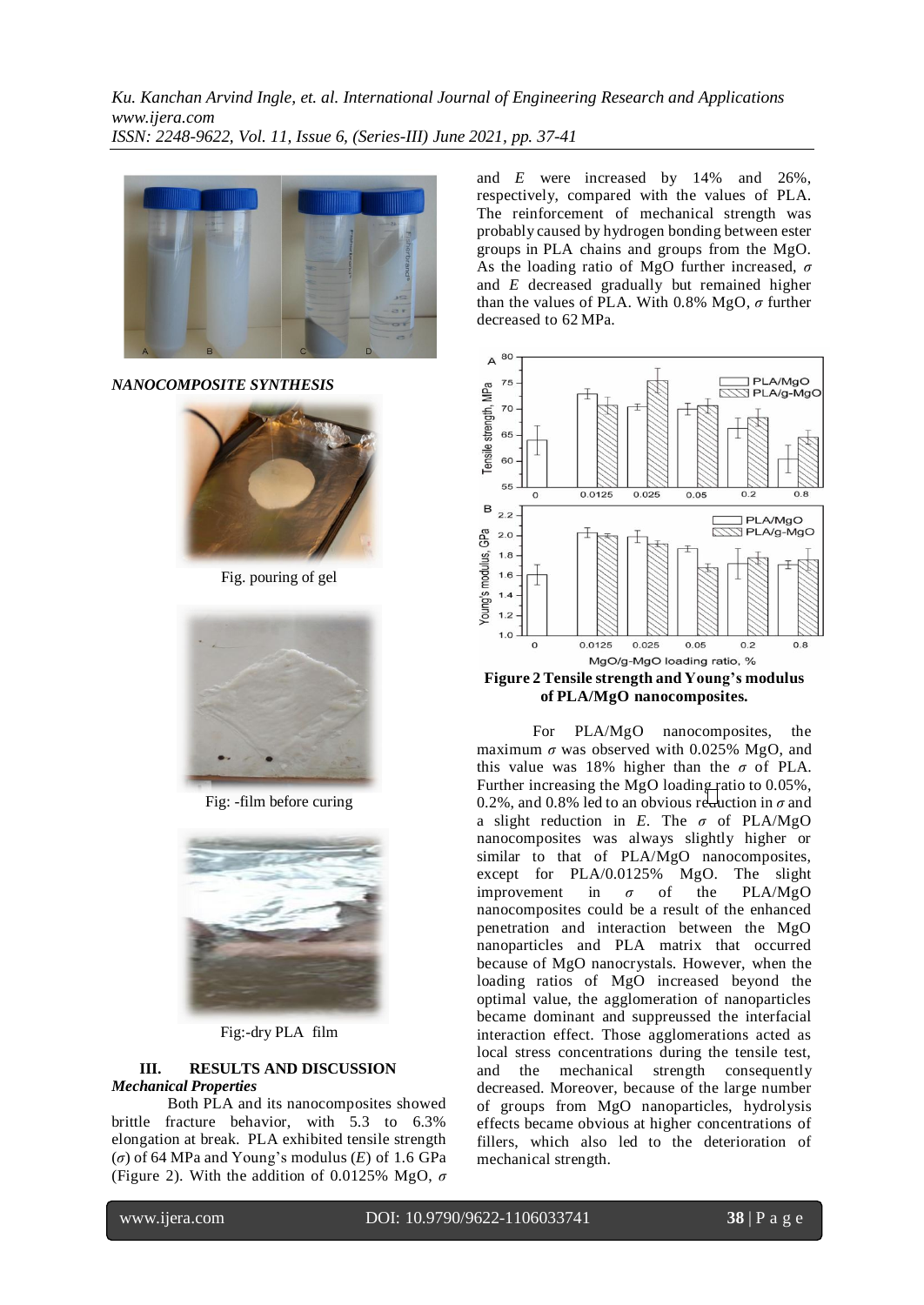### *Morphology*

The morphological changes of MgO are shown in Figure 3. MgO crystals existed in compact agglomerate forms with an average size of 10 to 15 µm. After which PLA chains, MgO exhibited a loose and porous morphology, indicating that the compact aggregation of the original MgO crystals was greatly inhibited.



An examination of the fracture surface of PLA/MgO nanocomposites (e.g., at 0.025%) revealed an obvious difference in the interfacial interaction between the polymer matrix and the nanofiller in these two systems. Most MgO nanoparticles (Figure 4), indicating a weak interfacial adhesion, MgO with PLA chains likely results in enhanced chain entanglement and mechanical interlocking with the polymer matrix and, consequently, better adhesion.

**Figure 3 SEM images of MgO**



**Figure 4 SEM images of PLA/MgO nanocomposites (nanoparticles are indicated with white arrows; right image is the squared section from left images with magnification).**

#### *Thermal Properties*

Figure 5 shows DSC thermograms of PLA/MgO (A, first scan; C, second scan) DSC results are summarized in Table 1. The  $T_{\text{m}}$  and  $\Delta H_{\text{m}}$ were obtained from the first heating scan to reveal<br>the crystalline status of the molded the crystalline status of nanocomposites; the  $T_g$  and  $\Delta C_p$  were obtained from the second heating scan to erase the physical aging effect during storage. PLA/MgO nanocomposites

showed similar glass transition temperatures of about 59 ºC, and their heat capacity during glass transition  $[\Delta C_p$  of 0.52 to 0.54 J/(g⋅°C)] was similar to that of pure PLA, indicating that no strong chemical interactions were formed between the PLA matrix and nanoparticles. The melting temperature was also similar for all samples (148 to 149 °C). The crystallinity of PLA was not obviously affected by addition of MgO.

| levels        |                 |                      |                         |             |                    |             |  |  |
|---------------|-----------------|----------------------|-------------------------|-------------|--------------------|-------------|--|--|
| MgO<br>Sample | Mgo<br>$(wt\%)$ | $T_{\rm g}$<br>ratio | $\Delta C_{\rm p}$      | $T_{\rm m}$ | $\Delta H_{\rm m}$ | $X_{\rm m}$ |  |  |
|               |                 | °C                   | $J/(g \cdot ^{\circ}C)$ | $\rm ^{o}C$ | J/g                | %           |  |  |
| <b>PLA</b>    |                 | 59.4                 | 0.53                    | 149.4       | 22.2               | 23.7        |  |  |
|               | 0.0125          | 58.9                 | 0.53                    | 148.4       | 21.1               | 22.5        |  |  |
| PLA/MgO       | 0.025           | 59.0                 | 0.54                    | 148.9       | 19.7               | 21.0        |  |  |
|               | 0.05            | 59.1                 | 0.52                    | 147.6       | 23.6               | 25.2        |  |  |
|               | 0.2             | 59.1                 | 0.53                    | 148.4       | 21.7               | 23.2        |  |  |
|               | 0.8             | 59.4                 | 0.54                    | 148.6       | 21.9               | 23.4        |  |  |

|  |  | Table 1 DSC results of PLA/MgO and PLA/MgO nanocomposites with various nanoparticle loading |
|--|--|---------------------------------------------------------------------------------------------|
|  |  |                                                                                             |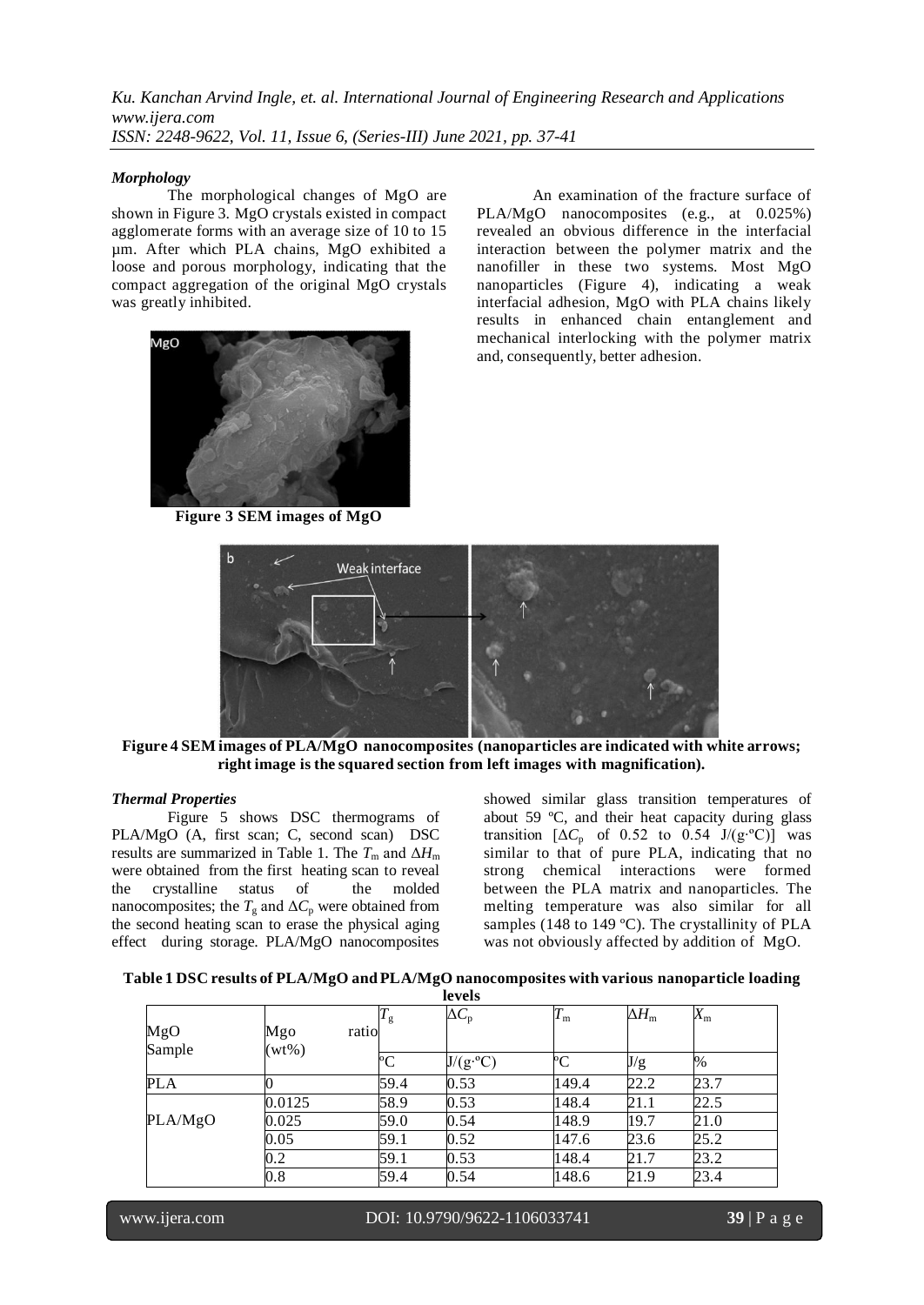

**Figure 5 DSC thermograms of PLA/MgO (A, first scan; C, second scan) nanocomposites with various nanoparticle loading levels (a, 0.0125%; b, 0.025%; c, 0.05%; d, 0.2%; e, 0.8%).**

TGA and derivative TGA thermograms of PLA/MgO nanocomposites are shown in Figures 6. Compared with the TGA thermogram curves of pure PLA, those of PLA/MgO nanocomposites shifted toward lower temperatures. As MgO loading ratio increased, the onset decomposition temperature, peak decomposition temperature ( $T_{\text{max}}$ ), and end decomposition temperature decreased (Figure 6B). At 0.8% MgO,  $T_{\text{max}}$  was reduced by 48 °C compared with that of pure PLA.

In PLA/MgO nanocomposites, many surface hydroxyl groups from MgO were still available; therefore, decreased thermal stability was observed for all samples.

# **REFERENCES**

- [1]. Benabdillah, K. M., Boustta M., Coudane J., &Vert M. (2001). Chap. 14 Can the Glass Transition Temperature of PLA Polymers Be Increased? In Polymers from Renewable Resources: Biopolyesters and Biocatalysis, ed. by Carmen Scholz, Richard A. Gross, ACS publication, pp 200-220.
- [2]. Bezrodna, T., Puchkovska, G., Shimanovska, V., Chashechnikova, I., Khalyavka, T., & Baran, J. (2003). Pyridine−TiO2 surface interaction as a probe for surface active centers analysis. Appl. Surf. Sci., 214, 222-231.
- [3]. Blumstein, A. (1965). Polymerization of adsorbed monolayers: II. thermal degradation of the inserted polymers. J. Polym. Sci., A 3, 2665-2673.
- [4]. Crosbya, A. J., & Lee, J. Y. (2007). Polymer nanocomposites: the "nano" effect on mechanical properties. Polym. Rev., 47, 217-229.
- [5]. Džunuzović, E., Vodnik, V., Jeremić, K., & Nedeljković J. M. (2009). Thermal properties of PS/TiO2 nanocomposites obtained by in situ bulk radical polymerization of styrene. Mater. Lett., 63, 908-810.
- [6]. Fischer, E. W., Sterzel, H. J., & Wegner, G. (1973). Investigation of the structure of solution grown crystals of lactide copolymers by means of chemical reactions. Kolloid Z. Z. Polym., 251, 980-990.
- [7]. Fomin, V. A., & Guzeev, V. V. (2001). Biodegradable polymers, their present state and future aspects. Prog. Rubb. Plastics Tech., 17, 186-204.
- [8]. Gnanasekaran, D., Madhavan, K., & Reddy, B. S. R. (2009). Developments of polyhedral oligomeric silsesquioxanes (POSS), POSS nanocomposites and their applications: a review. J. Sci. Ind. Res., 68, 437-464.
- [9]. Gupta, A. P., & Kumar, V. (2007). New emerging trends in synthetic biodegradable polymers
- 1. polylactide: a critique. Eur. Polym. J., 43, 4053-4074.
- [10]. Haque, S., Rehman, I., & Darr, J. A. (2007). Synthesis and characterization of grafted nanohydroxyapatites using functionalized surface agents. Langmuir, 23, 6671-6676.